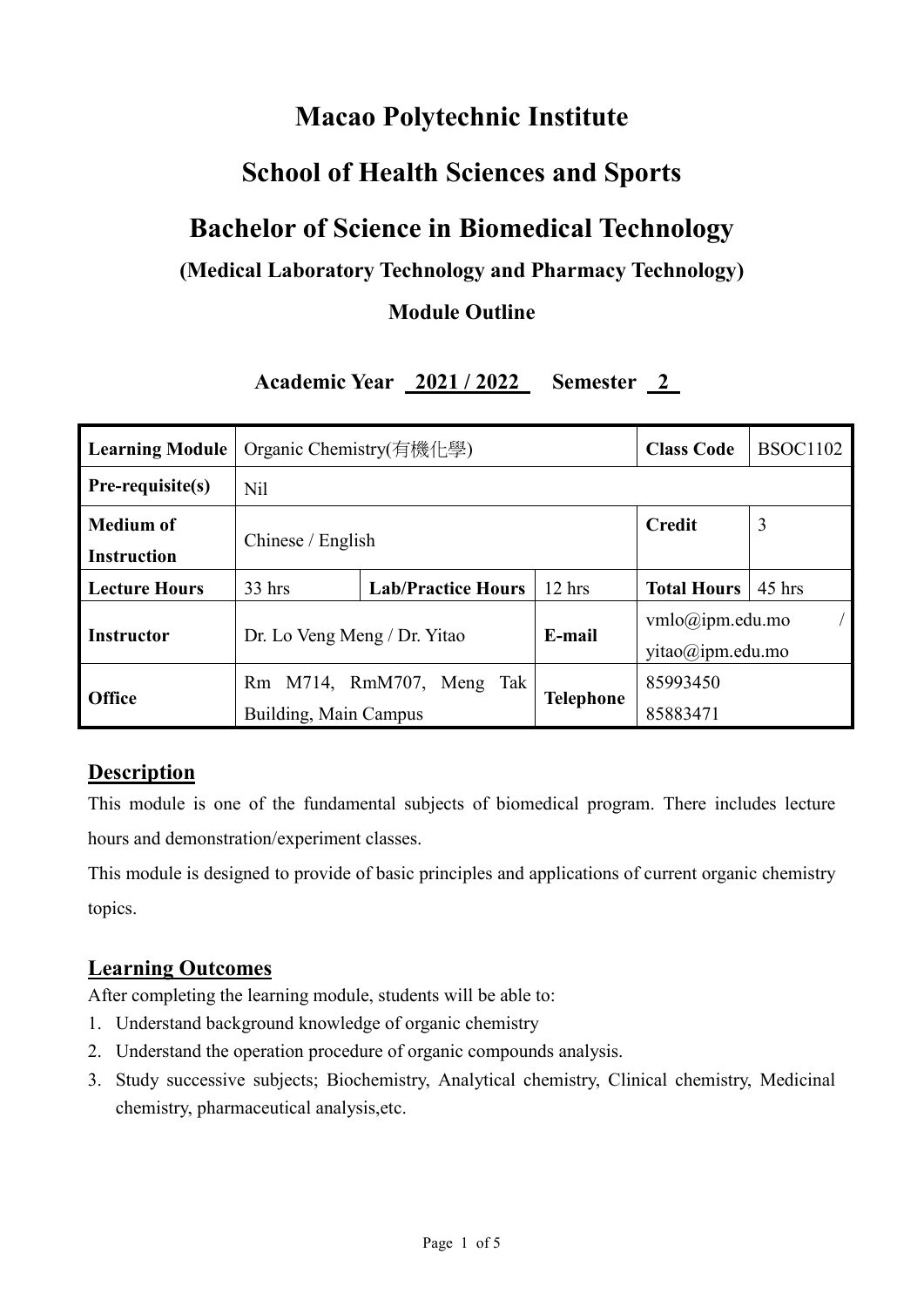## **Content**

## **Theory** (33 hours)

- 1. An introduction to Organic Chemistry (1 class hours)
	- 1.1 Carbon Chemistry
	- 1.2 Properties of Organic compounds

*(COMPREHEND : The students obtain the basic concept of organic chemistry)*

- 2. Class Organic Compounds & Naming Organic Compounds (2 class hours)
	- 2.1 Hydrocarbons: Aliphatic & Aromatic Hydrocarbons.
	- 2.2 Derivatives of Hydrocarbons:
	- 2.3 Naming Organic Compounds: IUPAC system.

*(MASTER: Through Lecture, students master the naming system of simple organic compounds )* 

- 3. Structure of Organic Compounds (4 class hours)
	- 3.1 Structural formula of organic compounds
	- 3.2 Isomers: Structural and Stereo isomers
	- 3.3 Conformations of Organic compounds.

*(UNDERSTAND : The students memorize the basic structure of organic compounds)*

- 4. Reactions of Organic Compounds (4 class hours)
	- 4.1 Substitution reactions.
	- 4.2 Addition reactions
	- 4.3 Elimination reactions
	- 4.4 Rearrangement reactions
	- 4.5 Oxidation-Reduction reactions

*(UNDERSTAND : The students memorize the basic reactions of organic compounds)*

- 5. Aliphatic Hydrocarbons (2 hours)
	- 5.1 Introduction to Alkane
	- 5.2 Preparation and properties of Alkane
	- 5.3 Cycloalkanes
	- 5.4 Reactions of Alkanes and Cycloalkanes
	- 5.5 Introduction to Alkene & Alkyne
	- 5.6 Preparation and properties of Alkene & Alkyne
	- 5.7 Reactions of Alkenes and Alkynes.

#### *(COMPREHEND : The students obtain the basic concept of aliphatic hydrocarbons)*

- 6. Aromatic Hydrocarbons (3 class hours)
	- 6.1 Introduction to Aromatic hydrocarbons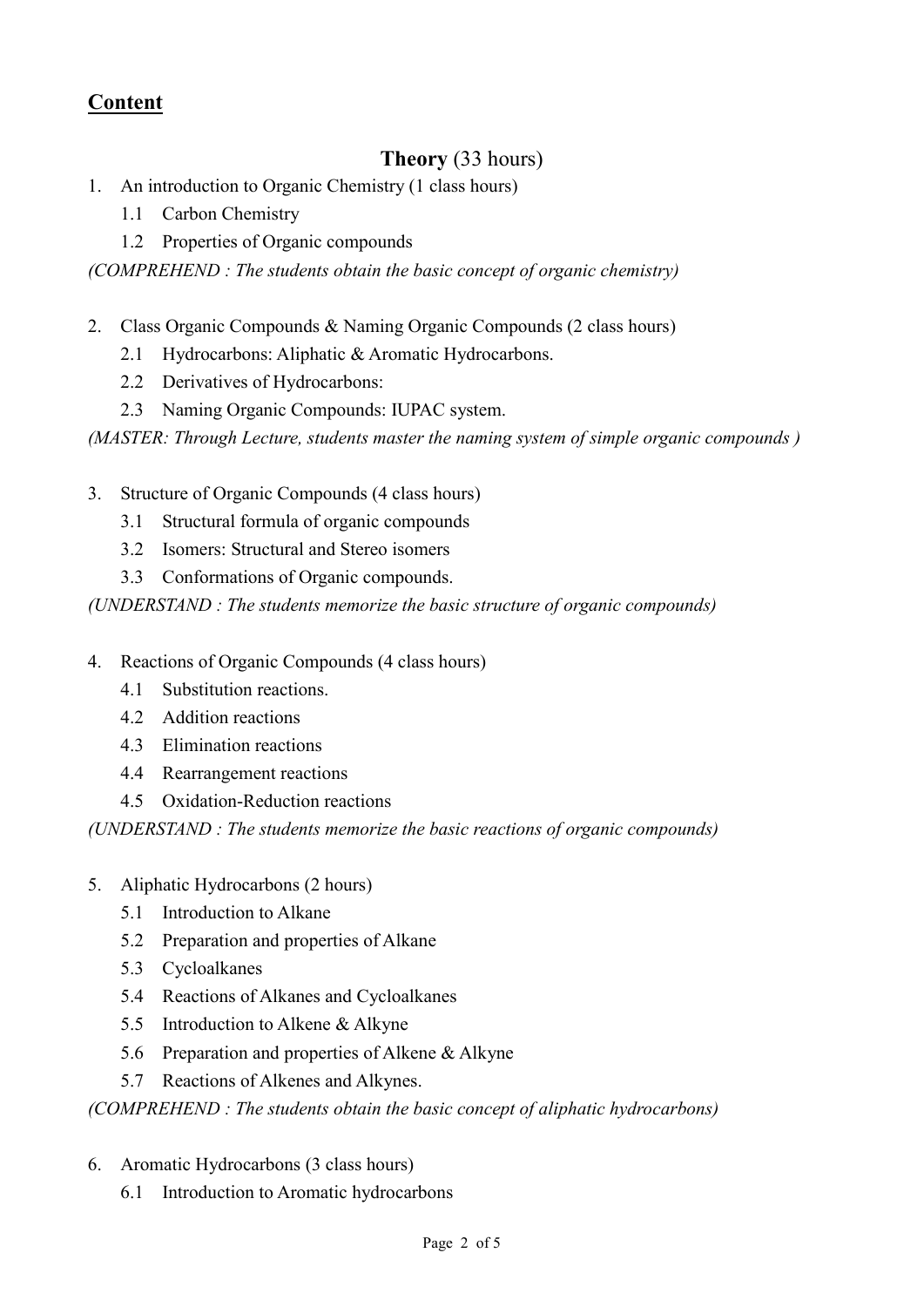- 6.2 Polynuclear Aromatic Hydrocarbons
- 6.3 Reaction of Aromatic Hydrocarbons
- 6.4 Heterocyclic Aromatic Compounds

*(COMPREHEND : The students obtain the basic concept of aromatic hydrocarbons)*

- 7. Alcohols, Phenols, and Ethers(2 class hours)
	- 7.1 I.U.P.A.C. Names and common names
	- 7.2 Structure and properties
	- 7.3 Reaction of Alcohols
	- 7.4 Phenols, Ethers and Thiols

*(COMPREHEND : The students obtain the basic concept of alcohols, phenols & ethers)*

- 8. Aldehydes and Ketones (2 Class hours)
	- 8.1 Structure and Physical properties.
	- 8.2 I.U.P.A.C. Names and common names
	- 8.3 Reactions of Aldehydes and Ketones

*(COMPREHEND : The students obtain the basic concept of aldehydes & ketones)*

- 9. Carboxylic Acids and Carboxylic Acid Derivatives (3 class hours)
	- 9.1 Structure and properties
	- 9.2 I.U.P.A.C. Names and common names
	- 9.3 Reactions of Carboxylic Acids
	- 9.4 Esters, Acid Chlorides and Acid Anhydrides

*(COMPREHEND : The students obtain the basic concept of carboxylic acids & their derivatives)*

- 10. Amines (3 class hours)
	- 10.1 Structure and properties
	- 10.2 I.U.P.A.C. Names and common names
	- 10.3 Reactions of Amines and Amides
	- 10.4 Heterocyclic Amines

*(COMPREHEND : The students obtain the basic concept of amines)*

- 11. Organic analysis (6 class hours)
	- 11.1 Introduction to Qualitative organic analysis
	- 11.2 General Scheme of Analysis
		- 11.2.1 Preliminary Tests
		- 11.2.2 Physical Constants
		- 11.2.3 Solubility tests
		- 11.2.4 Analysis for elements present
		- 11.2.5 Molecular weight determination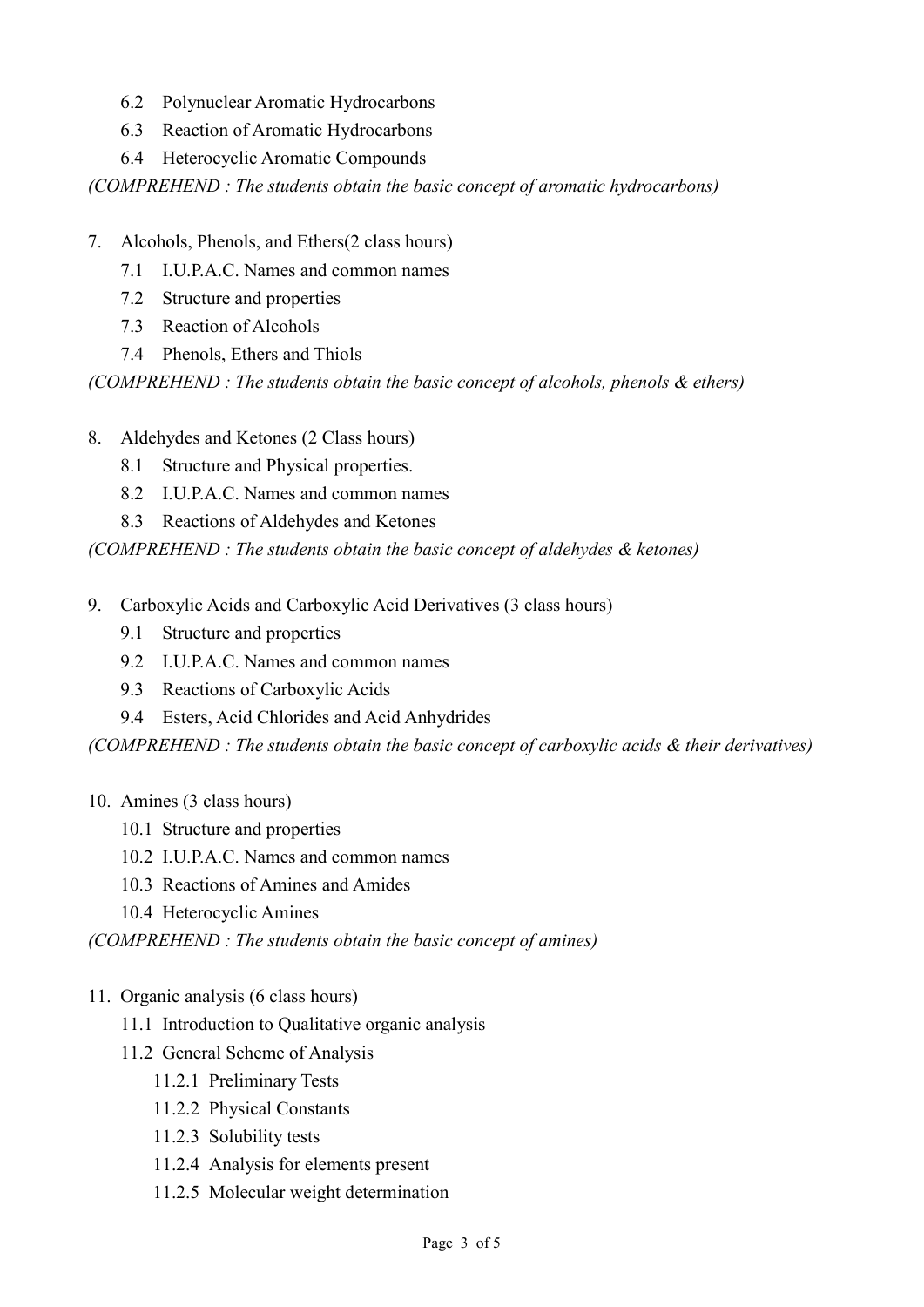- 11.2.6 Group Classification Test
- 11.2.7 Consultation of Literature
- 11.2.8 Preparation of Derivatives

11.3 Examples

*(UNDERSTAND : The students memorize the basic procedure of organic analysis methods)*

12. Introduction to Organic Synthesis (1 hours)

- 12.1 Carbon Carbon single bonds formation
- 12.2 Carbon –Carbon double bonds formation
- 12.3 Degradations
- 12.4 Total Synthesis

*(COMPREHEND : The students obtain the basic concept of organic synthesis)*

### **Practice** (12 hours)

#### **Class activity:** 5 - 7 students per group

1. Class activity in Molecular Modelling of organic compounds (2 hour) *(Master: Through class activity, the students master the structure of organic compounds)* 

2. Presentation (4 hours)

*(COMPREHEND : The students obtain the ideas of the uses of organic chemistry)*

#### **Laboratory Practice:** 5 - 7 students per group

1. Common Organic Reactions (2 class hours)

*(MASTER: The students familiar laboratory techniques through practice)* 

2. Organic Analysis (2 class hours)

*(MASTER: The students familiar laboratory techniques through practice)* 

3. Simple Organic synthesis (Synthesis of Perfume from Aspirin) Infrared (2 class hour) *(MASTER: The students familiar laboratory techniques through practice)* 

### **Teaching Method**

Lectures, Interactive activities, Discussion, Videos